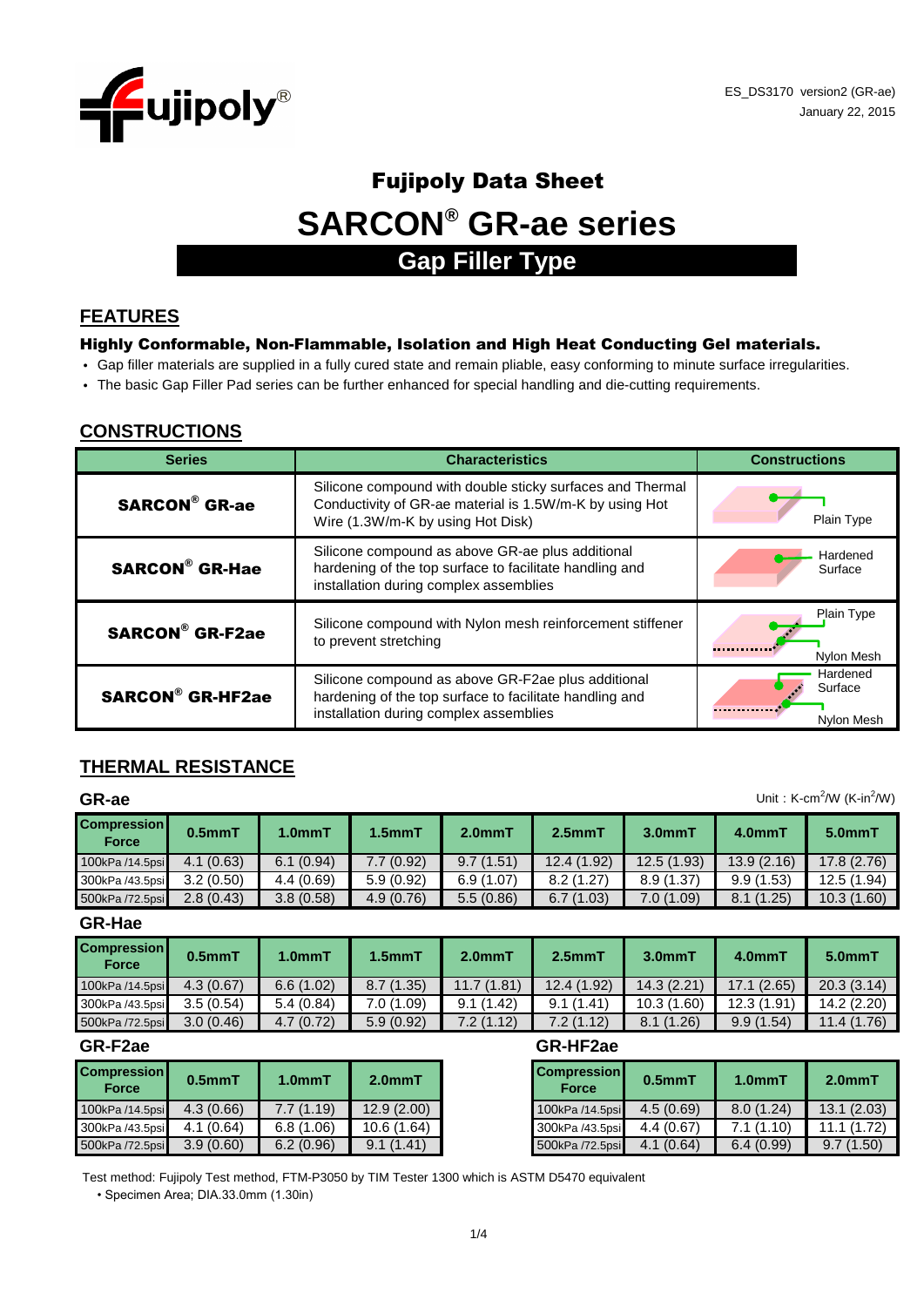#### 15 (5) (reference) Specific Gravity **2.0**  $\overline{0.1}$  (14.5) 300 Physical **Properties Hardness** Highest Value Tensile Strength MPa (psi) 0.1 (14.5) ASTM D412 ASTM D412 ASTM D624 Color Shore OO (ASKER C) MPa (psi) (ISO 7619) % ASTM D792 ASTM D2240 - Apricot Visual 11 (279) kV/mm (volts/mil) 17 (432) kV/mm (volts/mil) UL 94 Ohm-m N/mm (ppi) 0.7 (4.0) 1.0x10<sup>12</sup> ASTM D257 - 50Hz 1kHz 1MHz - 50Hz 1kHz 1MHz 4.91 4.65 4.50 0.0513 0.0202 0.0035 Low molecular Siloxane Useful Temperature  $D_4$  to  $D_{20}$  Total **Properties and Test method unit unit GR-ae Test method** A A ASTM D150 ASTM D150 - V-0 -40 to +150 (-40 to +302) **Thermal Properties** Dissipation Factor Flame Retardant by Hot Disk A A A ISO/CD 22007-2 ASTM D2326  $\overline{C}$  $\overline{\text{c}}$  $\overline{\mathrm{c}}$ ASTM D149 Dielectric Strength | kV/mm (volts/mil) | 11 (279) ASTM D149 Tear Strength Breakdown Voltage Thermal Conductivity Dielectric Constant **Elongation** Volume Resistivity  $^{\circ}$ C ( $^{\circ}$ F) wt% 1.3 W/m-K 1.5 by Hot Wire - **Specimen** A B - - - - **Electrical Properties** less than  $0.0010$  Gas Chromatography

#### **TYPICAL PROPERTIES**

• Specimen A: 2mmT • Specimen B: 30mmW x 50mmL x 12mmT (3mmT x 4pcs) • Specimen C: 120mmW x 120mmL x 1mmT

• Test methods of Thermal Conductivity are based on Fujipoly Test Method, FTM P-1612 by Hot Disk and FTM P-1620 by Hot Wire.

#### **COMPRESSION FORCE**

| Unit: $N/6.4cm2$ (psi)<br>GR-ae |             |                     |              |            |            |            |             |            |  |
|---------------------------------|-------------|---------------------|--------------|------------|------------|------------|-------------|------------|--|
| <b>Compression</b><br>Ratio     | $0.5mm$ T   | 1.0 <sub>mm</sub> T | $1.5$ mm $T$ | $2.0mm$ T  | $2.5mm$ T  | $3.0mm$ T  | 4.0mmT      | $5.0mm$ T  |  |
| 10%                             | 47 (10.7)   | 41(9.3)             | 35(7.9)      | 31(7.0)    | 28(6.3)    | 27(6.1)    | 17(3.9)     | 12(2.7)    |  |
| 20%                             | 205(46.5)   | 148 (33.5)          | 113(25.6)    | 84 (19.0)  | 71(16.1)   | 57 (12.9)  | 33(7.5)     | 28(6.3)    |  |
| 30%                             | 363 (82.2)  | 263 (59.6)          | 203 (59.6)   | 158 (35.8) | 125(28.3)  | 94(21.3)   | 53 (12.0)   | 47 (10.7)  |  |
| 40%                             | 516 (116.9) | 386 (87.5)          | 305(69.1)    | 243(55.1)  | 194 (44.0) | 158 (35.8) | 85 (19.3)   | 78 (17.7)  |  |
| 50%                             | 656 (148.6) | 513 (116.2)         | 425 (96.3)   | 353 (80.0) | 287 (65.0) | 231 (52.3) | 138 (31.27) | 120 (27.2) |  |
| Sustain 50%                     | 306(69.3)   | 249 (56.4)          | 210 (47.6)   | 185 (41.9) | 163 (36.9) | 124(28.1)  | 60 (13.6)   | 53 (12.0)  |  |

#### **GR-Hae**

| <b>Compression</b><br>Ratio | 0.5 <sub>mm</sub> T | 1.0 <sub>mm</sub> T | $1.5$ mm $T$ | 2.0 <sub>mm</sub> T | 2.5 <sub>mm</sub> T | $3.0mm$ T  | 4.0mmT     | $5.0mm$ T  |
|-----------------------------|---------------------|---------------------|--------------|---------------------|---------------------|------------|------------|------------|
| 10%                         | 159 (36.0)          | 139 (31.5)          | 115(26.1)    | 81 (18.4)           | 63 (14.3)           | 40(9.1)    | 24(5.4)    | 21(4.8)    |
| 20%                         | 305(69.1)           | 246 (55.7)          | 203(46.0)    | 137(31.0)           | 112(25.4)           | 75 (17.0)  | 51(11.6)   | 41(9.3)    |
| 30%                         | 452 (102.4)         | 355 (80.4)          | 293 (66.4)   | 217 (49.2)          | 165 (37.4)          | 123 (27.9) | 88 (19.9)  | 72 (16.3)  |
| 40%                         | 609 (138.0)         | 493 (111.7)         | 405 (91.8)   | 331 (75.0)          | 264 (59.8)          | 202(45.8)  | 151 (34.2) | 123 (27.9) |
| 50%                         | 794 (179.9)         | 672 (152.3)         | 575 (130.3)  | 494 (111.9)         | 387 (87.7)          | 295 (66.8) | 243 (55.1) | 200 (45.3) |
| Sustain 50%                 | 459 (104.0)         | 355 (80.4)          | 310 (70.2)   | 286 (64.8)          | 203(46.0)           | 154 (34.9) | 130 (29.5) | 106(24.0)  |

Test method: Measured by ASTM D575-91 for reference

• Specimen Area; DIA.28.6mm (1.13in) • Platen Area; DIA. 28.6mm (1.13in) • Sustain 50%: Sustain 50% at 1 minute later

• Compression Velocity; 5.0mm/minute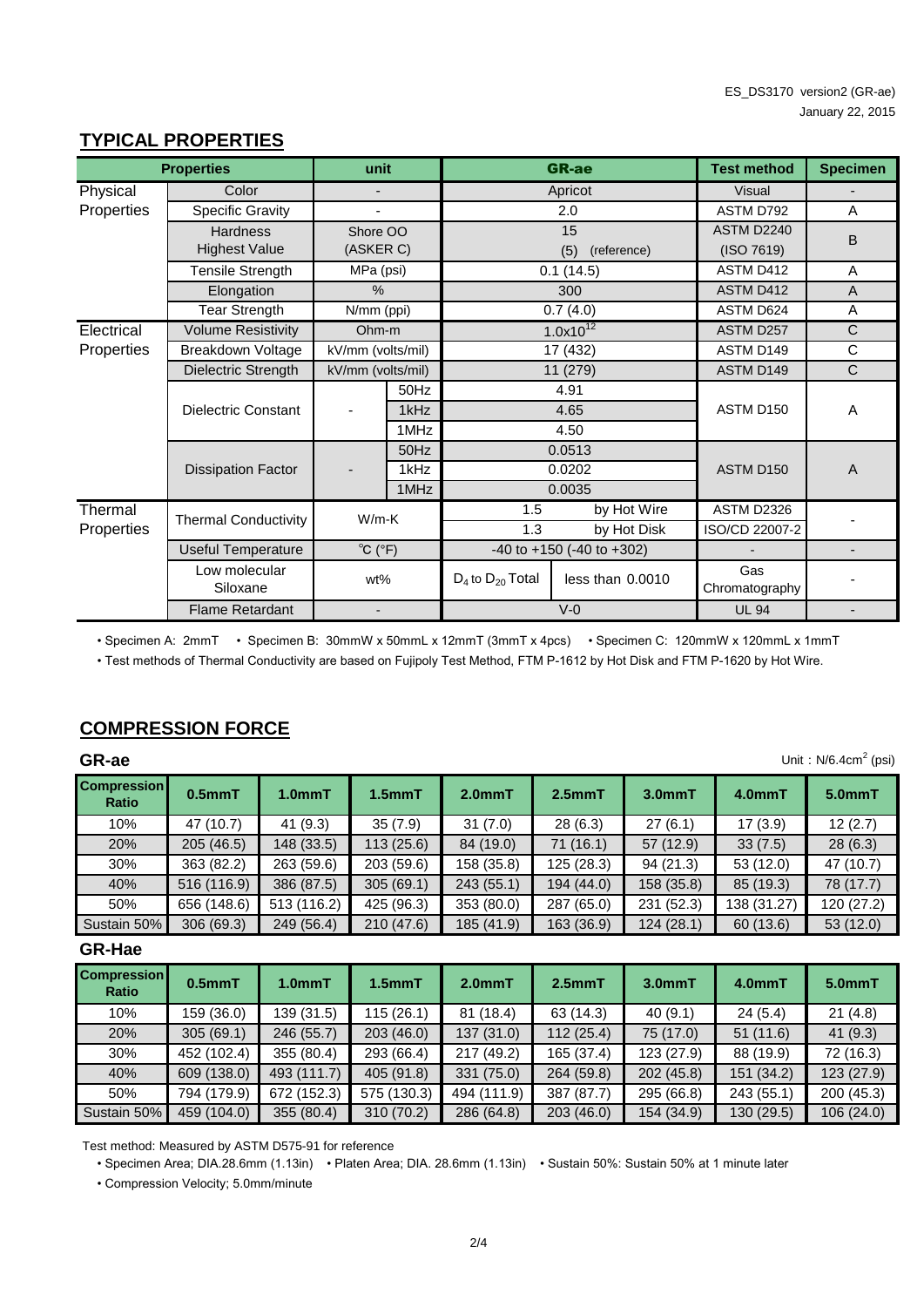| GR-F2ae                            | Unit: $N/6.4cm2$ (psi) |                     |                     |  |  |  |
|------------------------------------|------------------------|---------------------|---------------------|--|--|--|
| <b>Compression</b><br><b>Ratio</b> | $0.5mm$ T              | 1.0 <sub>mm</sub> T | 2.0 <sub>mm</sub> T |  |  |  |
| 10%                                | 125(28.3)              | 103 (23.3)          | 75 (17.0)           |  |  |  |
| 20%                                | 355 (80.4)             | 282 (63.9)          | 178 (40.3)          |  |  |  |
| 30%                                | 606 (137.3)            | 501 (113.5)         | 287 (65.0)          |  |  |  |
| 40%                                | 888 (201.2)            | 723 (163.8)         | 422 (95.6)          |  |  |  |
| 50%                                | 1172 (265.5)           | 969 (219.5)         | 571 (129.4)         |  |  |  |
| Sustain 50%                        | 949 (215.0)            | 601 (136.2)         | 250 (56.6)          |  |  |  |

#### **GR-HF2ae**

| <b>Compression</b><br><b>Ratio</b> | $0.5mm$ T    | 1.0 <sub>mm</sub> T | $2.0mm$ T   |
|------------------------------------|--------------|---------------------|-------------|
| 10%                                | 166 (37.6)   | 136 (30.8)          | 83 (18.8)   |
| 20%                                | 377 (85.4)   | 302 (68.4)          | 193 (43.7)  |
| 30%                                | 620 (140.5)  | 524 (118.7)         | 328 (74.3)  |
| 40%                                | 894 (202.5)  | 753 (170.6)         | 494 (111.9) |
| 50%                                | 1172 (265.5) | 1029 (233.1)        | 664 (150.4) |
| Sustain 50%                        | 959 (217.3)  | 648 (146.8)         | 314(71.1)   |

Test method: Measured by ASTM D575-91 for reference

• Specimen Area; DIA.28.6mm (1.13in) • Platen Area; DIA. 28.6 (1.13in) • Sustain 50%: Sustain 50% at 1 minute later • Compression Velocity; 5.0mm/minute

#### **DURABILITY**

| <b>Test Property</b>        | Unit      | 70°C           |                |                | $150^{\circ}$ C |  |  |
|-----------------------------|-----------|----------------|----------------|----------------|-----------------|--|--|
|                             |           | <b>Initial</b> | After 2,000hrs | <b>Initial</b> | After 2,000hrs  |  |  |
| <b>Specific Gravity</b>     |           | 2.0            | 2.0            | 2.0            | 2.0             |  |  |
| <b>Hardness</b>             | (ASKER C) |                |                |                |                 |  |  |
| Breakdown Voltage           | kV/mm     |                | 20             |                |                 |  |  |
| <b>Thermal Conductivity</b> | $W/m-K$   | 1.3            | 1 ว<br>ن. ا    | ົດ<br>ن. ا     | ں ، ا           |  |  |

| <b>Test Property</b>        | <b>Unit</b> | 60°C/95%RH     |                | $-40^{\circ}C(30\text{min}) \Leftrightarrow +125^{\circ}C(30\text{min})$ |                |  |
|-----------------------------|-------------|----------------|----------------|--------------------------------------------------------------------------|----------------|--|
|                             |             | <b>Initial</b> | After 2,000hrs | <b>Initial</b>                                                           | After 2,000hrs |  |
| <b>Specific Gravity</b>     |             | 2.0            | 2.0            |                                                                          | 2.0            |  |
| <b>Hardness</b>             | (ASKER C)   |                |                |                                                                          | 24             |  |
| Breakdown Voltage           | kV/mm       |                | 20             |                                                                          | 24             |  |
| <b>Thermal Conductivity</b> | $W/m-K$     | 1.3            | ົົ<br>د. ا     | ن. ا                                                                     | ن. ا           |  |

•Specimen : GR-ae • Test methods of Thermal Conductivity base on Fujipoly Test Method, FTM P-1612 by Hot Disk.

reduced temperature

| $-40^{\circ}$ C = $-40^{\circ}$ F | $60^{\circ}$ C = 140°F  | $70^{\circ}$ C = 158°F |
|-----------------------------------|-------------------------|------------------------|
| $125^{\circ}C = 257^{\circ}F$     | $150^{\circ}$ C = 302°F |                        |